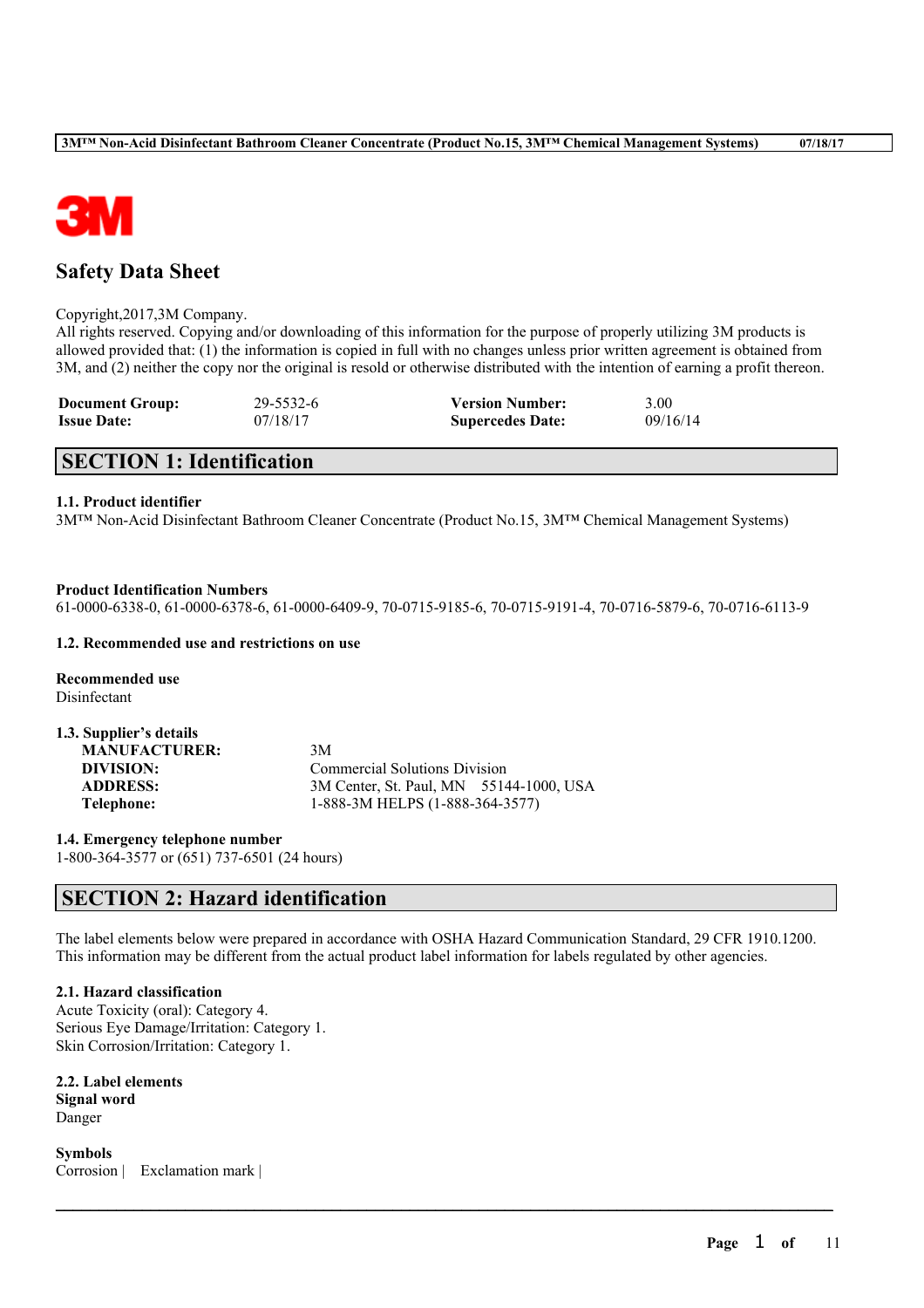

**Hazard Statements** Harmful if swallowed. Causes severe skin burns and eye damage.

# **Precautionary Statements**

### **Prevention:**

Do not breathe dust/fume/gas/mist/vapors/spray. Wear protective gloves, protective clothing, and eye/face protection. Do not eat, drink or smoke when using this product. Wash thoroughly after handling.

### **Response:**

IF INHALED: Remove person to fresh air and keep comfortable for breathing. IF ON SKIN (or hair): Take off immediately all contaminated clothing. Rinse skin with water/shower. IF IN EYES: Rinse cautiously with water for several minutes. Remove contact lenses, if present and easy to do. Continue rinsing. Immediately call a POISON CENTER or doctor/physician. Wash contaminated clothing before reuse. Rinse mouth. IF SWALLOWED: Call a POISON CENTER or doctor/physician if you feel unwell. IF SWALLOWED: Rinse mouth. Do NOT induce vomiting.

# **Storage:**

Store locked up.

#### **Disposal:**

Dispose of contents/container in accordance with applicable local/regional/national/international regulations.

# **2.3. Hazards not otherwise classified**

7% of the mixture consists of ingredients of unknown acute dermal toxicity. 14% of the mixture consists of ingredients of unknown acute inhalation toxicity.

# **SECTION 3: Composition/information on ingredients**

| Ingredient                                     | <b>C.A.S. No.</b> | $%$ by Wt                   |
|------------------------------------------------|-------------------|-----------------------------|
| <b>WATER</b>                                   | 7732-18-5         | 90 Trade Secret *<br>$60 -$ |
| IBENZYL-C12-16-ALKYLDIMETHYL AMMONIUM          | 68424-85-1        | 4.339                       |
| <b>CHLORIDES</b>                               |                   |                             |
| OCTYLDECYLDIMETHYLAMMONIUM CHLORIDE 32426-11-2 |                   | 3.255                       |
| <b>ETHYL ALCOHOL</b>                           | $64 - 17 - 5$     | 1 - 5 Trade Secret *        |
| <b>TETRASODIUM</b>                             | $64 - 02 - 8$     | 1 - 5 Trade Secret *        |
| <b>ETHYLENEDIAMINETETRAACETATE</b>             |                   |                             |
| DIOCTYL DIMETHYL AMMONIUM CHLORIDE             | 5538-94-3         | 1.628                       |
| DIDECYLDIMETHYLAMMONIUM CHLORIDE               | 7173-51-5         | 1.628                       |

 $\mathcal{L}_\mathcal{L} = \mathcal{L}_\mathcal{L} = \mathcal{L}_\mathcal{L} = \mathcal{L}_\mathcal{L} = \mathcal{L}_\mathcal{L} = \mathcal{L}_\mathcal{L} = \mathcal{L}_\mathcal{L} = \mathcal{L}_\mathcal{L} = \mathcal{L}_\mathcal{L} = \mathcal{L}_\mathcal{L} = \mathcal{L}_\mathcal{L} = \mathcal{L}_\mathcal{L} = \mathcal{L}_\mathcal{L} = \mathcal{L}_\mathcal{L} = \mathcal{L}_\mathcal{L} = \mathcal{L}_\mathcal{L} = \mathcal{L}_\mathcal{L}$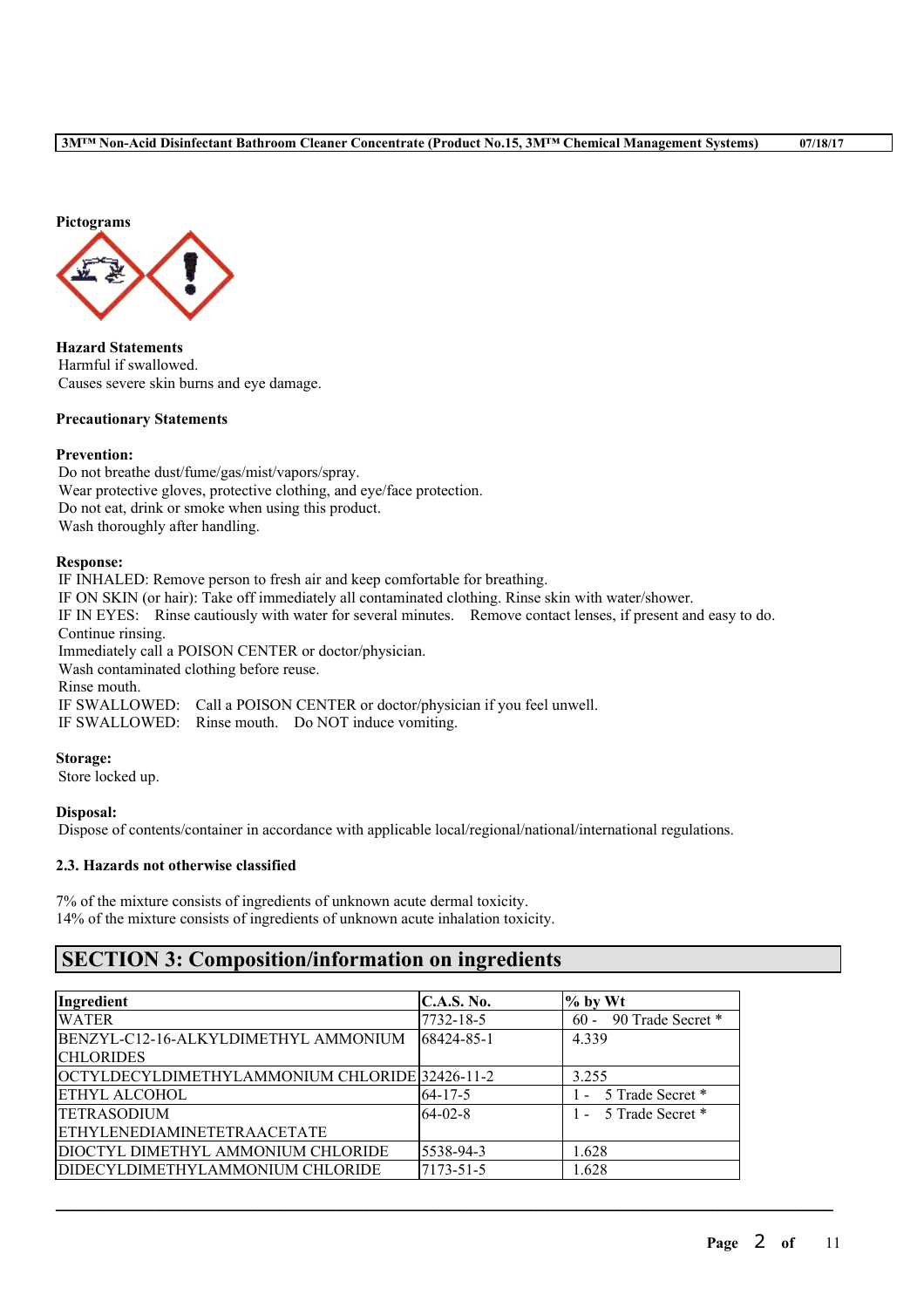| ETHOXYLATED C12-C15 ALCOHOLS | 68131-39-5 | 5 Trade Secret * |
|------------------------------|------------|------------------|
|                              |            |                  |

\*The specific chemical identity and/or exact percentage (concentration) of this composition has been withheld as a trade secret.

# **SECTION 4: First aid measures**

### **4.1. Description of first aid measures**

### **Inhalation:**

Remove person to fresh air. If you feel unwell, get medical attention.

### **Skin Contact:**

Immediately flush with large amounts of water for at least 15 minutes. Remove contaminated clothing. Get immediate medical attention. Wash clothing before reuse.

## **Eye Contact:**

Immediately flush with large amounts of water for at least 15 minutes. Remove contact lenses if easy to do. Continue rinsing. Immediately get medical attention.

### **If Swallowed:**

Rinse mouth. Do not induce vomiting. Get immediate medical attention.

# **4.2. Most important symptoms and effects, both acute and delayed**

See Section 11.1. Information on toxicological effects.

# **4.3. Indication of any immediate medical attention and special treatment required**

Not applicable.

# **SECTION 5: Fire-fighting measures**

# **5.1. Suitable extinguishing media**

Material will not burn. Use a fire fighting agent suitable for the surrounding fire.

# **5.2. Special hazards arising from the substance or mixture**

None inherent in this product.

# **5.3. Special protective actions for fire-fighters**

No special protective actions for fire-fighters are anticipated.

# **SECTION 6: Accidental release measures**

# **6.1. Personal precautions, protective equipment and emergency procedures**

Evacuate area. Ventilate the area with fresh air. For large spill, or spills in confined spaces, provide mechanical ventilation to disperse or exhaust vapors, in accordance with good industrial hygiene practice. Refer to other sections of this SDS for information regarding physical and health hazards, respiratory protection, ventilation, and personal protective equipment.

# **6.2. Environmental precautions**

Avoid release to the environment. For larger spills, cover drains and build dikes to prevent entry into sewer systems or bodies of water.

# **6.3. Methods and material for containment and cleaning up**

Contain spill. Working from around the edges of the spill inward, cover with bentonite, vermiculite, or commercially available inorganic absorbent material. Mix in sufficient absorbent until it appears dry. Remember, adding an absorbent

 $\mathcal{L}_\mathcal{L} = \mathcal{L}_\mathcal{L} = \mathcal{L}_\mathcal{L} = \mathcal{L}_\mathcal{L} = \mathcal{L}_\mathcal{L} = \mathcal{L}_\mathcal{L} = \mathcal{L}_\mathcal{L} = \mathcal{L}_\mathcal{L} = \mathcal{L}_\mathcal{L} = \mathcal{L}_\mathcal{L} = \mathcal{L}_\mathcal{L} = \mathcal{L}_\mathcal{L} = \mathcal{L}_\mathcal{L} = \mathcal{L}_\mathcal{L} = \mathcal{L}_\mathcal{L} = \mathcal{L}_\mathcal{L} = \mathcal{L}_\mathcal{L}$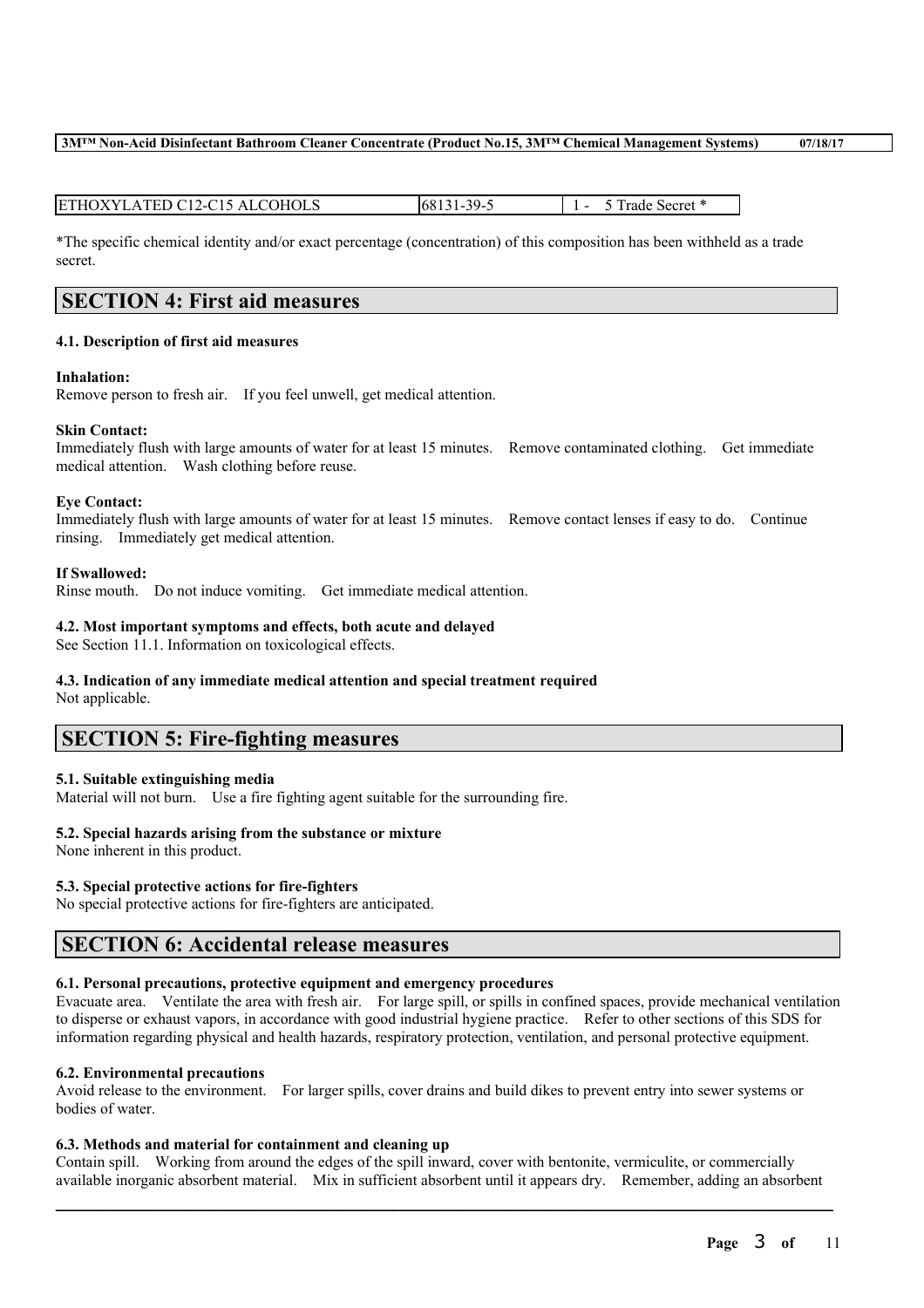material does not remove a physical, health, or environmental hazard. Collect as much of the spilled material as possible. Place in a closed container approved for transportation by appropriate authorities. Clean up residue with water. Seal the container. Dispose of collected material as soon as possible.

# **SECTION 7: Handling and storage**

# **7.1. Precautions for safe handling**

For industrial or professional use only. This product is not intended to be used without prior dilution as specified on the product label. Grounding or safety shoes with electrostatic dissipating soles (ESD) are not required with a chemical dispensing system. Keep out of reach of children. Do not breathe dust/fume/gas/mist/vapors/spray. Do not get in eyes, on skin, or on clothing. Do not eat, drink or smoke when using this product. Wash thoroughly after handling. Avoid release to the environment. Wash contaminated clothing before reuse.

# **7.2. Conditions for safe storage including any incompatibilities**

Store away from acids.

# **SECTION 8: Exposure controls/personal protection**

### **8.1. Control parameters**

# **Occupational exposure limits**

If a component is disclosed in section 3 but does not appear in the table below, an occupational exposure limit is not available for the component.

| Ingredient           | <b>C.A.S. No.</b> | Agencv       | Limit type                                   | Additional Comments  |
|----------------------|-------------------|--------------|----------------------------------------------|----------------------|
| <b>ETHYL ALCOHOL</b> | $164 - 17 - 5$    | IOSHA        | $ TWA:1900 \text{ mg/m}3(1000 \text{ ppm}) $ |                      |
| IETHYL ALCOHOL       | $64 - 17 - 5$     | <b>ACGIH</b> | $\vert$ STEL:1000 ppm                        | A3: Confirmed animal |
|                      |                   |              |                                              | carcin.              |

ACGIH : American Conference of Governmental Industrial Hygienists

AIHA : American Industrial Hygiene Association

CMRG : Chemical Manufacturer's Recommended Guidelines

OSHA : United States Department of Labor - Occupational Safety and Health Administration

TWA: Time-Weighted-Average

STEL: Short Term Exposure Limit

CEIL: Ceiling

#### **8.2. Exposure controls**

# **8.2.1. Engineering controls**

NOTE: When used with a chemical dispensing system as directed, special ventilation is not required. Use general dilution ventilation and/or local exhaust ventilation to control airborne exposures to below relevant Exposure Limits and/or control dust/fume/gas/mist/vapors/spray. If ventilation is not adequate, use respiratory protection equipment.

# **8.2.2. Personal protective equipment (PPE)**

# **Eye/face protection**

NOTE: When used with a chemical dispensing system as directed, eye contact with the concentrate is not expected to occur. If the product is not used with a chemical dispensing system or if there is an accidental release, wear protective eye/face protection. Select and use eye/face protection to prevent contact based on the results of an exposure assessment. The following eye/face protection(s) are recommended: Full Face Shield

Indirect Vented Goggles

# **Skin/hand protection**

NOTE: When used with a chemical dispensing system as directed, skin contact with the concentrate is not expected to occur. If product is not used with a chemical dispensing system or if there is an accidental release:

 $\mathcal{L}_\mathcal{L} = \mathcal{L}_\mathcal{L} = \mathcal{L}_\mathcal{L} = \mathcal{L}_\mathcal{L} = \mathcal{L}_\mathcal{L} = \mathcal{L}_\mathcal{L} = \mathcal{L}_\mathcal{L} = \mathcal{L}_\mathcal{L} = \mathcal{L}_\mathcal{L} = \mathcal{L}_\mathcal{L} = \mathcal{L}_\mathcal{L} = \mathcal{L}_\mathcal{L} = \mathcal{L}_\mathcal{L} = \mathcal{L}_\mathcal{L} = \mathcal{L}_\mathcal{L} = \mathcal{L}_\mathcal{L} = \mathcal{L}_\mathcal{L}$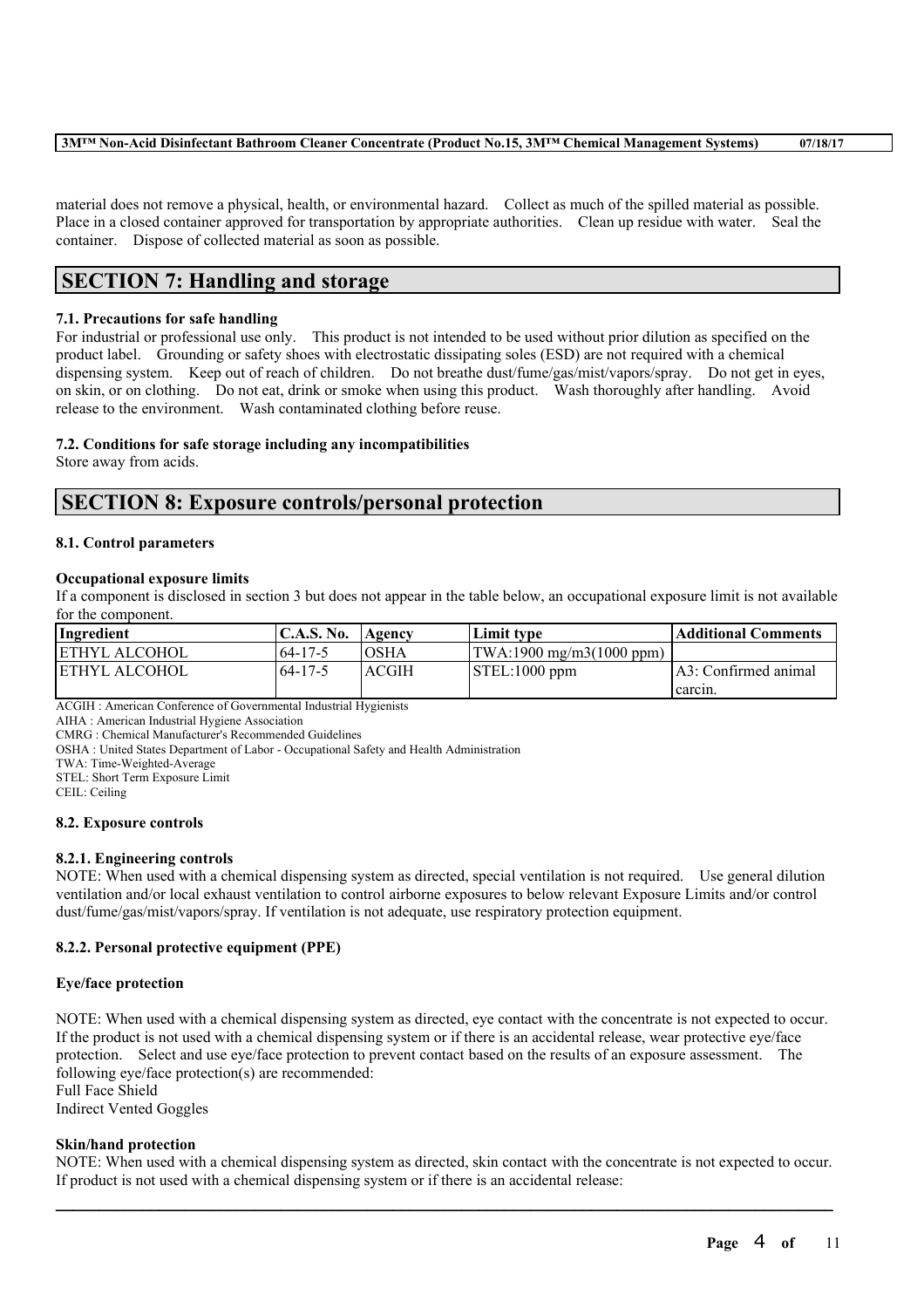Select and use gloves and/or protective clothing approved to relevant local standards to prevent skin contact based on the results of an exposure assessment. Selection should be based on use factors such as exposure levels, concentration of the substance or mixture, frequency and duration, physical challenges such as temperature extremes, and other use conditions. Consult with your glove and/or protective clothing manufacturer for selection of appropriate compatible gloves/protective clothing.

Note: Nitrile gloves may be worn over polymer laminate gloves to improve dexterity.

Gloves made from the following material(s) are recommended: Polymer laminate

If product is not used with a chemical dispensing system or if there is an accidental release:

Select and use body protection to prevent contact based on the results of an exposure assessment. The following protective clothing material(s) are recommended:

Apron - polymer laminate

## **Respiratory protection**

NOTE: When used with a chemical dispensing system as directed, respiratory protection is not required.

If product is not used with a chemical dispensing system or if there is an accidental release: An exposure assessment may be needed to decide if a respirator is required. If a respirator is needed, use respirators as part of a full respiratory protection program. Based on the results of the exposure assessment, select from the following respirator type(s) to reduce inhalation exposure:

Half facepiece or full facepiece air-purifying respirator suitable for organic vapors and particulates

For questions about suitability for a specific application, consult with your respirator manufacturer.

# **SECTION 9: Physical and chemical properties**

# **9.1. Information on basic physical and chemical properties**

| <b>General Physical Form:</b>             | Liquid                                                            |  |  |
|-------------------------------------------|-------------------------------------------------------------------|--|--|
| <b>Specific Physical Form:</b>            | Liquid                                                            |  |  |
| Odor, Color, Grade:                       | Green liquid with fresh fragrance                                 |  |  |
| Odor threshold                            | No Data Available                                                 |  |  |
| pН                                        | $6.2 - 7.6$                                                       |  |  |
| <b>Boiling Point</b>                      | Approximately $> 212$ °F                                          |  |  |
| <b>Flash Point</b>                        | No flash point                                                    |  |  |
| <b>Evaporation rate</b>                   | No Data Available                                                 |  |  |
| <b>Flammability (solid, gas)</b>          | Not Applicable                                                    |  |  |
| <b>Flammable Limits(LEL)</b>              | Not Applicable                                                    |  |  |
| <b>Flammable Limits(UEL)</b>              | Not Applicable                                                    |  |  |
| <b>Vapor Pressure</b>                     | No Data Available                                                 |  |  |
| <b>Vapor Density</b>                      | No Data Available                                                 |  |  |
| <b>Density</b>                            | $1.001 - 1.009$ g/ml                                              |  |  |
| <b>Specific Gravity</b>                   | $1.001 - 1.009$ [ <i>Ref Std</i> : WATER=1]                       |  |  |
| <b>Solubility in Water</b>                | Complete                                                          |  |  |
| Solubility- non-water                     | No Data Available                                                 |  |  |
| <b>Decomposition temperature</b>          | No Data Available                                                 |  |  |
| <b>Viscosity</b>                          | 14 - 19 sec [ <i>Details</i> : S-90 Zahn #2]                      |  |  |
| <b>Hazardous Air Pollutants</b>           | No Data Available                                                 |  |  |
| <b>Volatile Organic Compounds</b>         | 1 - 3 % weight [ <i>Test Method:calculated per CARB title 2</i> ] |  |  |
| <b>Percent volatile</b>                   | $60 - 90 \%$ weight                                               |  |  |
| <b>VOC Less H2O &amp; Exempt Solvents</b> | 145 - 155 g/l [Test Method: calculated per CARB title 2]          |  |  |

 $\mathcal{L}_\mathcal{L} = \mathcal{L}_\mathcal{L} = \mathcal{L}_\mathcal{L} = \mathcal{L}_\mathcal{L} = \mathcal{L}_\mathcal{L} = \mathcal{L}_\mathcal{L} = \mathcal{L}_\mathcal{L} = \mathcal{L}_\mathcal{L} = \mathcal{L}_\mathcal{L} = \mathcal{L}_\mathcal{L} = \mathcal{L}_\mathcal{L} = \mathcal{L}_\mathcal{L} = \mathcal{L}_\mathcal{L} = \mathcal{L}_\mathcal{L} = \mathcal{L}_\mathcal{L} = \mathcal{L}_\mathcal{L} = \mathcal{L}_\mathcal{L}$ 

# **SECTION 10: Stability and reactivity**

**10.1. Reactivity**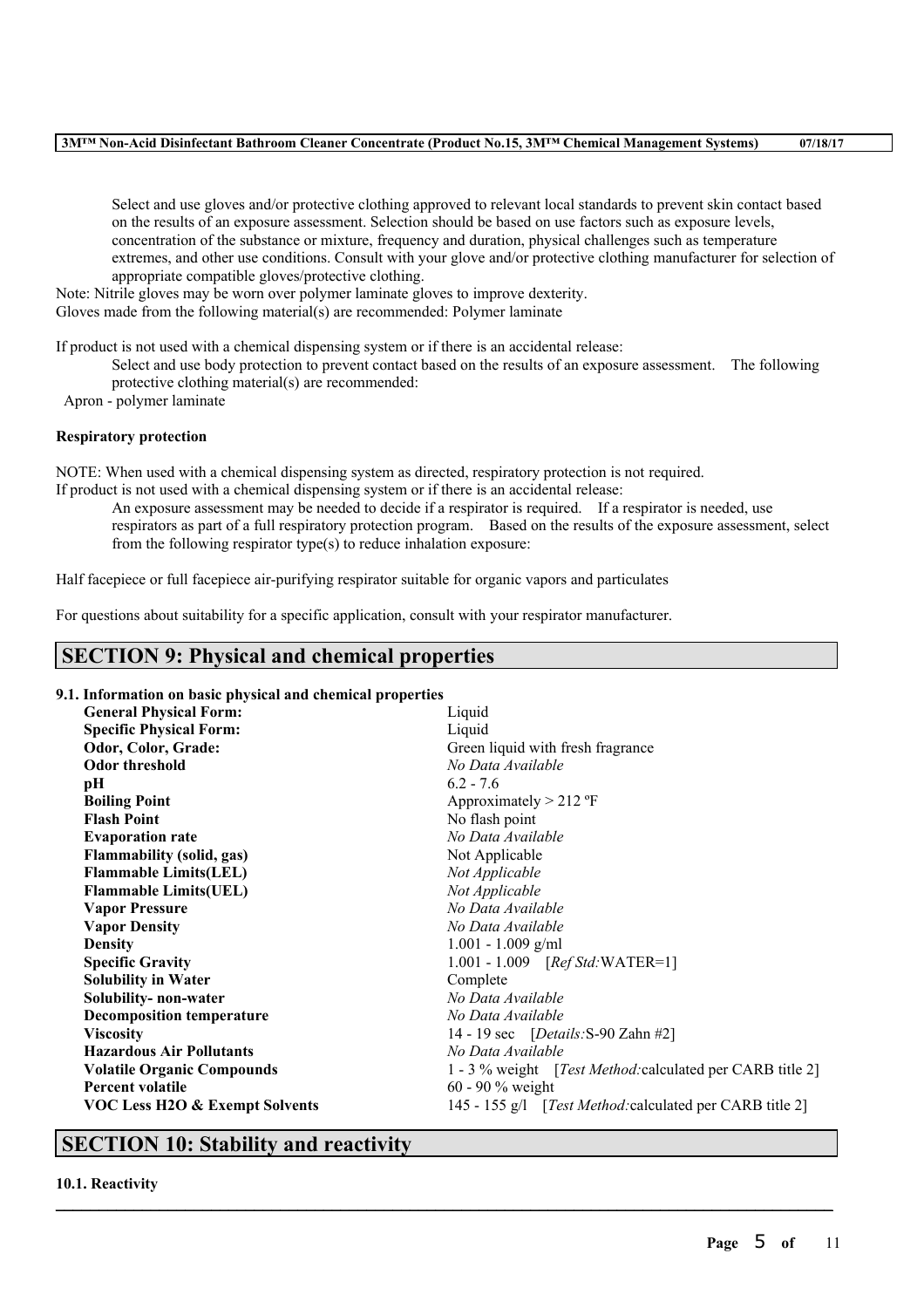This material is considered to be non reactive under normal use conditions.

**10.2. Chemical stability** Stable.

**10.3. Possibility of hazardous reactions** Hazardous polymerization will not occur.

**10.4. Conditions to avoid** None known.

**10.5. Incompatible materials** None known.

**10.6. Hazardous decomposition products**

Carbon monoxide Not Specified

**Substance Condition** Carbon dioxide Not Specified

# **SECTION 11: Toxicological information**

The information below may not be consistent with the material classification in Section 2 if specific ingredient **classifications are mandated by a competent authority. In addition, toxicological data on ingredients may not be** reflected in the material classification and/or the signs and symptoms of exposure, because an ingredient may be present below the threshold for labeling, an ingredient may not be available for exposure, or the data may not be **relevant to the material as a whole.**

**11.1. Information on Toxicological effects**

**Signs and Symptoms of Exposure**

#### Based on test data and/or information on the components, this material may produce the following health effects:

#### **Inhalation:**

Respiratory Tract Irritation: Signs/symptoms may include cough, sneezing, nasal discharge, headache, hoarseness, and nose and throat pain.

#### **Skin Contact:**

Corrosive (Skin Burns): Signs/symptoms may include localized redness, swelling, itching, intense pain, blistering, ulceration, and tissue destruction.

#### **Eye Contact:**

Corrosive (Eye Burns): Signs/symptoms may include cloudy appearance of the cornea, chemical burns, severe pain, tearing, ulcerations, significantly impaired vision or complete loss of vision.

#### **Ingestion:**

Harmful if swallowed. Gastrointestinal Corrosion: Signs/symptoms may include severe mouth, throat and abdominal pain; nausea; vomiting; and diarrhea; blood in the feces and/or vomitus may also be seen.

 $\mathcal{L}_\mathcal{L} = \mathcal{L}_\mathcal{L} = \mathcal{L}_\mathcal{L} = \mathcal{L}_\mathcal{L} = \mathcal{L}_\mathcal{L} = \mathcal{L}_\mathcal{L} = \mathcal{L}_\mathcal{L} = \mathcal{L}_\mathcal{L} = \mathcal{L}_\mathcal{L} = \mathcal{L}_\mathcal{L} = \mathcal{L}_\mathcal{L} = \mathcal{L}_\mathcal{L} = \mathcal{L}_\mathcal{L} = \mathcal{L}_\mathcal{L} = \mathcal{L}_\mathcal{L} = \mathcal{L}_\mathcal{L} = \mathcal{L}_\mathcal{L}$ 

# **Additional Information:**

This product contains ethanol. Alcoholic beverages and ethanol in alcoholic beverages have been classified by the International Agency for Research on Cancer as carcinogenic to humans. There are also data associating human consumption of alcoholic beverages with developmental toxicity and liver toxicity. Exposure to ethanol during the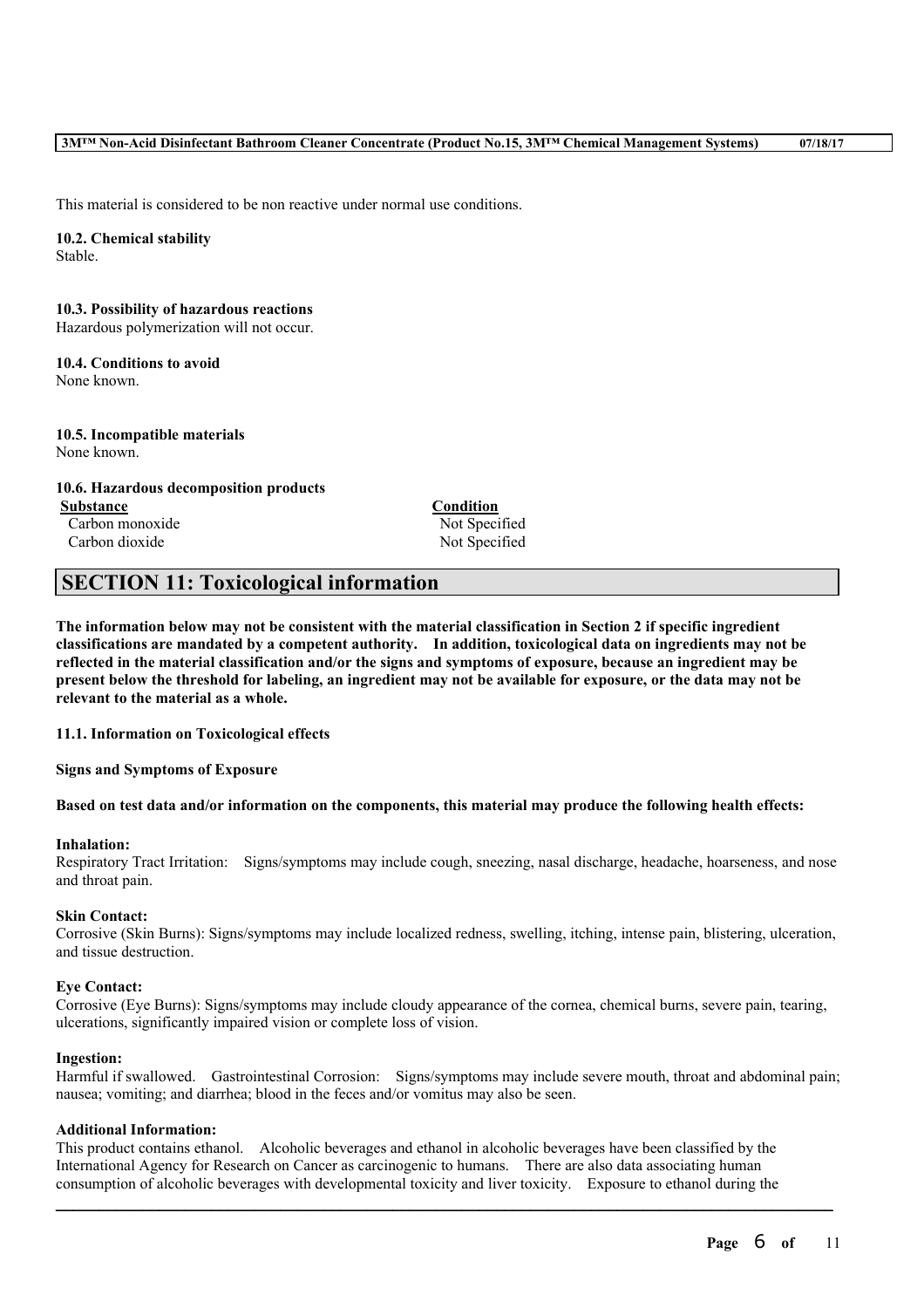foreseeable use of this product is not expected to cause cancer, developmental toxicity, or liver toxicity.

#### **Toxicological Data**

If a component is disclosed in section 3 but does not appear in a table below, either no data are available for that endpoint or the data are not sufficient for classification.

## **Acute Toxicity**

| Name                                    | Route       | <b>Species</b> | Value                                              |
|-----------------------------------------|-------------|----------------|----------------------------------------------------|
| Overall product                         | Dermal      |                | No data available; calculated $ATE > 5,000$ mg/kg  |
| Overall product                         | Inhalation- |                | No data available; calculated ATE > 50 mg/l        |
|                                         | Vapor(4 hr) |                |                                                    |
| Overall product                         | Ingestion   |                | No data available; calculated ATE300 - 2,000 mg/kg |
| BENZYL-C12-16-ALKYLDIMETHYL AMMONIUM    | Dermal      | Rabbit         | LD50<br>$645 \text{ mg/kg}$                        |
| <b>CHLORIDES</b>                        |             |                |                                                    |
| BENZYL-C12-16-ALKYLDIMETHYL AMMONIUM    | Ingestion   | Rat            | $366$ mg/kg<br>LD50                                |
| <b>CHLORIDES</b>                        |             |                |                                                    |
| ETHYL ALCOHOL                           | Dermal      | Rabbit         | $LD50 > 15,800$ mg/kg                              |
| ETHYL ALCOHOL                           | Inhalation- | Rat            | LC50<br>$124.7 \text{ mg}/l$                       |
|                                         | Vapor (4    |                |                                                    |
|                                         | hours)      |                |                                                    |
| ETHYL ALCOHOL                           | Ingestion   | Rat            | $17,800$ mg/kg<br>LD50                             |
| OCTYLDECYLDIMETHYLAMMONIUM CHLORIDE     | Dermal      |                | LD50 estimated to be $> 5,000$ mg/kg               |
| OCTYLDECYLDIMETHYLAMMONIUM CHLORIDE     | Ingestion   | Rat            | $LD50 > 5,000$ mg/kg                               |
| TETRASODIUM ETHYLENEDIAMINETETRAACETATE | Ingestion   | Rat            | LD50<br>$1,658$ mg/kg                              |
| DIOCTYL DIMETHYL AMMONIUM CHLORIDE      | Ingestion   | Mouse          | $LD50 > 50$ mg/kg                                  |
| DIOCTYL DIMETHYL AMMONIUM CHLORIDE      | Dermal      | Rabbit         | LD50<br>$259 \text{ mg/kg}$                        |
| DIDECYLDIMETHYLAMMONIUM CHLORIDE        | Ingestion   | Rat            | LD50<br>$84 \text{ mg/kg}$                         |
| ETHOXYLATED C12-C15 ALCOHOLS            | Dermal      | Rat            | $5,000$ mg/kg<br>LD50                              |
| ETHOXYLATED C12-C15 ALCOHOLS            | Ingestion   | Rat            | $1,200$ mg/kg<br>LD50                              |

 $ATE = acute$  toxicity estimate

## **Skin Corrosion/Irritation**

| <b>Name</b>                                | <b>Species</b> | Value                                          |
|--------------------------------------------|----------------|------------------------------------------------|
| <b>ALCOHOL</b><br><b>PERTY</b><br>12 I I I | Rabbit         | . .<br>$\sim$<br>significant irritation<br>N0. |

#### **Serious Eye Damage/Irritation**

| <b>Name</b>                  | <b>Species</b> | Value           |
|------------------------------|----------------|-----------------|
| ETHYL ALCOHOL                | Rabbit         | Severe irritant |
| ETHOXYLATED C12-C15 ALCOHOLS | Not            | Corrosive       |
|                              | available      |                 |

# **Skin Sensitization**

| Name                        | $\sim$<br>Species | 'alue                                  |
|-----------------------------|-------------------|----------------------------------------|
| ALCOHOL<br><b>1750</b><br>. | v.<br>Human       | <b>CONTRACTOR</b><br>classified<br>Not |

#### **Respiratory Sensitization**

For the component/components, either no data are currently available or the data are not sufficient for classification.

#### **Germ Cell Mutagenicity**

| <b>Name</b>   | Route    | Value                                          |
|---------------|----------|------------------------------------------------|
|               |          |                                                |
| ETHYL ALCOHOL | In Vitro | Some positive data exist, but the data are not |
|               |          | sufficient for classification                  |
| ETHYL ALCOHOL | In vivo  | Some positive data exist, but the data are not |
|               |          | sufficient for classification                  |

## **Carcinogenicity**

| <b>B</b> T<br>Name | Koute | $\sim$<br>Snecies | alue |
|--------------------|-------|-------------------|------|
|                    |       |                   |      |
|                    |       |                   |      |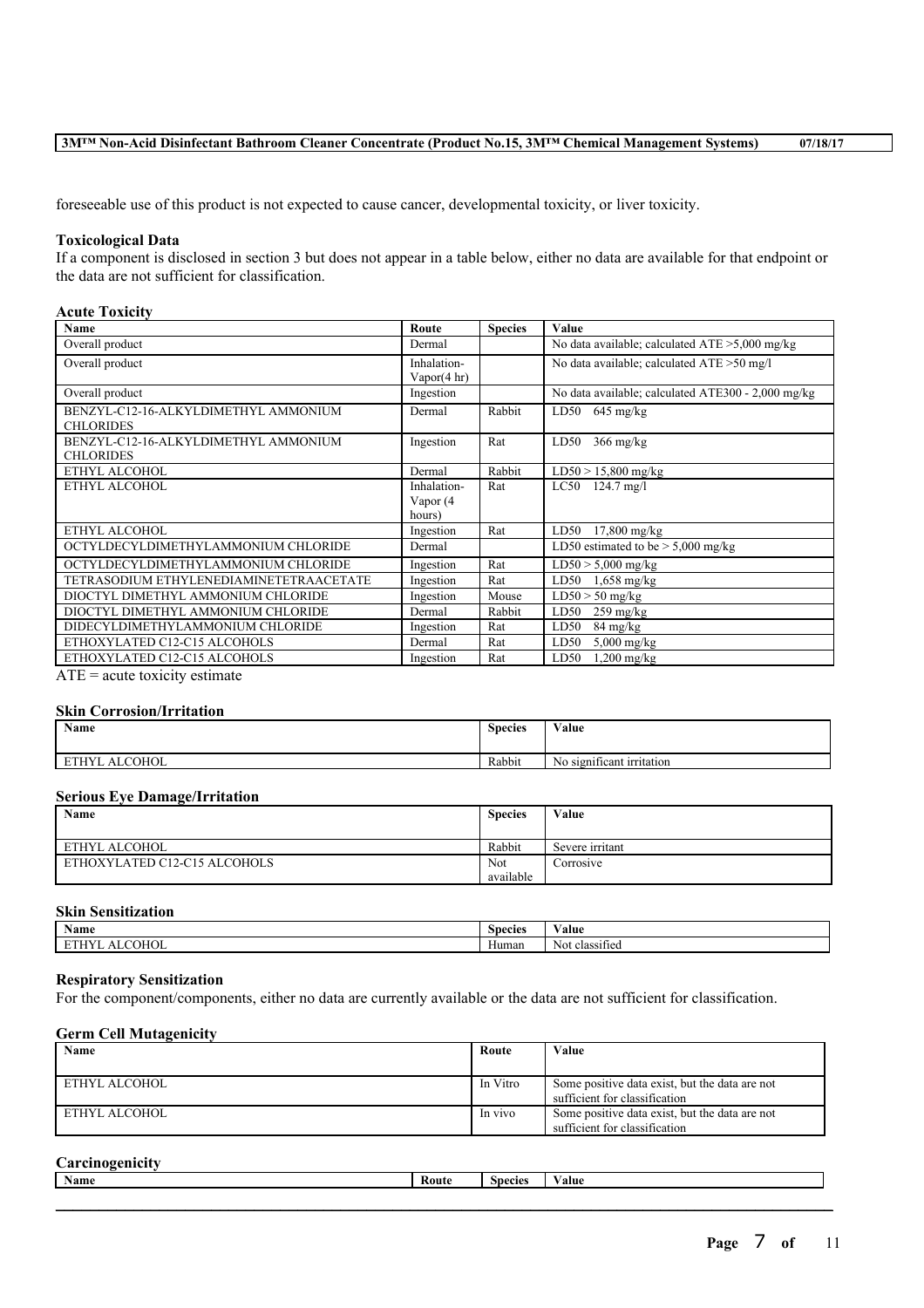| <b>COHOL</b><br><b>HY</b><br>$\mathbf{A}^{\intercal}$ | Ingestion | 3.7.1.1.1<br>Multiple<br>anımal | Some positive data exist, but the data are not<br>. me<br>sufficient for classification |
|-------------------------------------------------------|-----------|---------------------------------|-----------------------------------------------------------------------------------------|
|                                                       |           |                                 |                                                                                         |
|                                                       |           | species                         |                                                                                         |

# **Reproductive Toxicity**

# **Reproductive and/or Developmental Effects**

| Name          | Route      | Value                          | <b>Species</b> | <b>Test Result</b>              | <b>Exposure</b><br><b>Duration</b>    |
|---------------|------------|--------------------------------|----------------|---------------------------------|---------------------------------------|
| ETHYL ALCOHOL | Inhalation | Not classified for development | Rat            | <b>NOAEL 38</b><br>mg/i         | during<br>gestation                   |
| ETHYL ALCOHOL | Ingestion  | Not classified for development | Rat            | <b>NOAEL 5.200</b><br>mg/kg/day | premating $\&$<br>during<br>gestation |

### **Target Organ(s)**

#### **Specific Target Organ Toxicity - single exposure**

| Name          | Route      | Target Organ(s)        | Value                             | <b>Species</b> | <b>Test Result</b>    | Exposure        |
|---------------|------------|------------------------|-----------------------------------|----------------|-----------------------|-----------------|
|               |            |                        |                                   |                |                       | <b>Duration</b> |
| ETHYL ALCOHOL | Inhalation | central nervous        | May cause drowsiness or           | Human          | LOAEL 2.6             | 30 minutes      |
|               |            | system depression      | dizziness                         |                | mg/l                  |                 |
| ETHYL ALCOHOL | Inhalation | respiratory irritation | Some positive data exist, but the | Human          | LOAEL 9.4             | not available   |
|               |            |                        | data are not sufficient for       |                | mg/l                  |                 |
|               |            |                        | classification                    |                |                       |                 |
| ETHYL ALCOHOL | Ingestion  | central nervous        | May cause drowsiness or           | Multiple       | NOAEL not             |                 |
|               |            | system depression      | dizziness                         | animal         | available             |                 |
|               |            |                        |                                   | species        |                       |                 |
| ETHYL ALCOHOL | Ingestion  | kidney and/or          | Not classified                    | Dog            | <b>NOAEL</b>          |                 |
|               |            | bladder                |                                   |                | $3,000 \text{ mg/kg}$ |                 |

#### **Specific Target Organ Toxicity - repeated exposure**

| Name          | Route      | Target Organ(s)                            | Value                                                                              | <b>Species</b> | <b>Test Result</b>                 | <b>Exposure</b><br><b>Duration</b> |
|---------------|------------|--------------------------------------------|------------------------------------------------------------------------------------|----------------|------------------------------------|------------------------------------|
| ETHYL ALCOHOL | Inhalation | liver                                      | Some positive data exist, but the<br>data are not sufficient for<br>classification | Rabbit         | LOAEL 124<br>mg/l                  | $365$ days                         |
| ETHYL ALCOHOL | Inhalation | hematopoietic<br>system   immune<br>system | Not classified                                                                     | Rat            | NOAEL 25<br>mg/l                   | 14 days                            |
| ETHYL ALCOHOL | Ingestion  | liver                                      | Some positive data exist, but the<br>data are not sufficient for<br>classification | Rat            | LOAEL<br>8.000<br>mg/kg/day        | 4 months                           |
| ETHYL ALCOHOL | Ingestion  | kidney and/or<br>bladder                   | Not classified                                                                     | Dog            | <b>NOAEL</b><br>3,000<br>mg/kg/day | 7 days                             |

#### **Aspiration Hazard**

For the component/components, either no data are currently available or the data are not sufficient for classification.

# Please contact the address or phone number listed on the first page of the SDS for additional toxicological information **on this material and/or its components.**

# **SECTION 12: Ecological information**

# **Ecotoxicological information**

Please contact the address or phone number listed on the first page of the SDS for additional ecotoxicological information on this material and/or its components.

 $\mathcal{L}_\mathcal{L} = \mathcal{L}_\mathcal{L} = \mathcal{L}_\mathcal{L} = \mathcal{L}_\mathcal{L} = \mathcal{L}_\mathcal{L} = \mathcal{L}_\mathcal{L} = \mathcal{L}_\mathcal{L} = \mathcal{L}_\mathcal{L} = \mathcal{L}_\mathcal{L} = \mathcal{L}_\mathcal{L} = \mathcal{L}_\mathcal{L} = \mathcal{L}_\mathcal{L} = \mathcal{L}_\mathcal{L} = \mathcal{L}_\mathcal{L} = \mathcal{L}_\mathcal{L} = \mathcal{L}_\mathcal{L} = \mathcal{L}_\mathcal{L}$ 

# **Chemical fate information**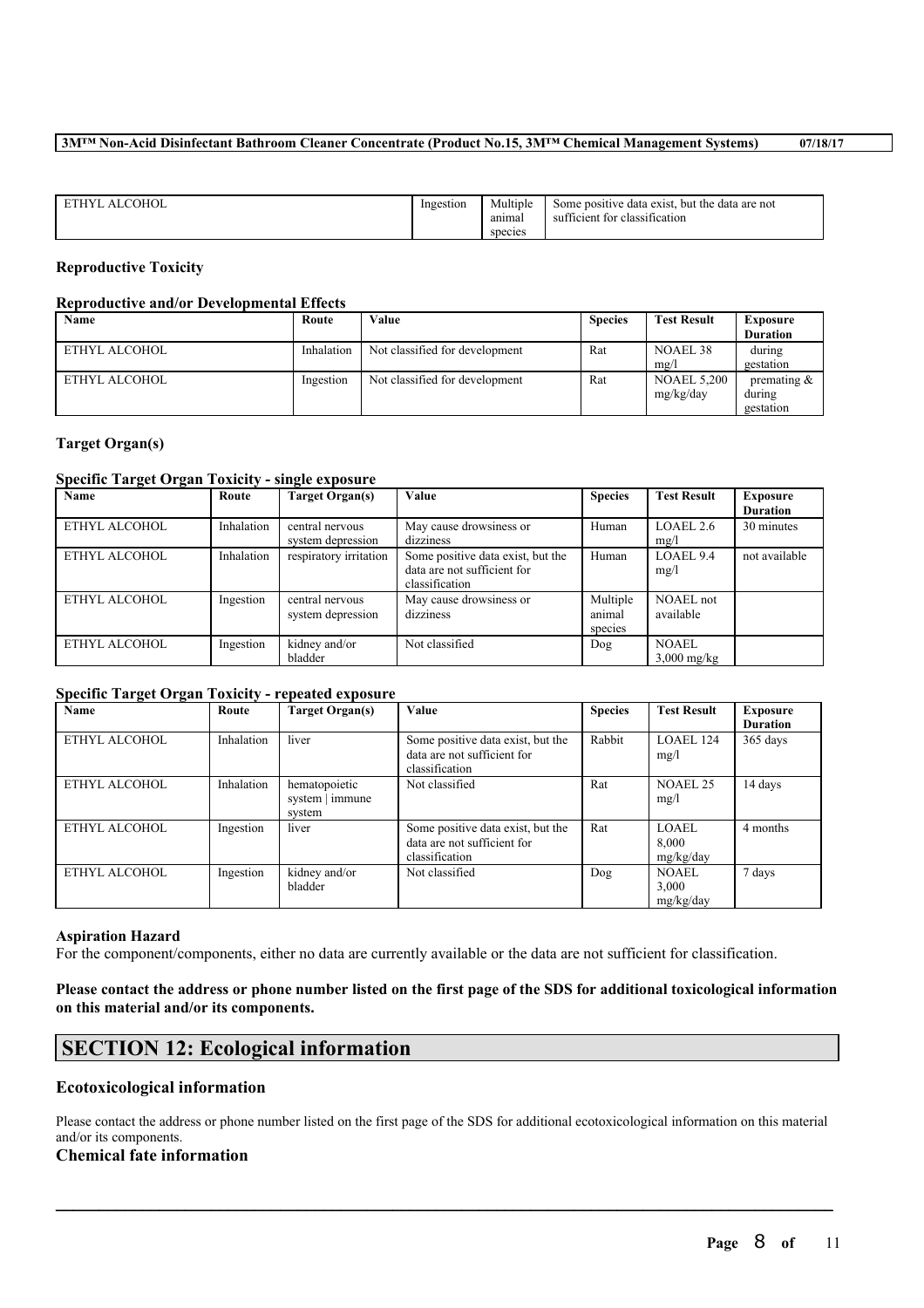Please contact the address or phone number listed on the first page of the SDS for additional chemical fate information on this material and/or its components.

# **SECTION 13: Disposal considerations**

# **13.1. Disposal methods**

Dispose of contents/ container in accordance with the local/regional/national/international regulations.

Empty drums/barrels/containers used for transporting and handling hazardous chemicals (chemical substances/mixtures/preparations classified as Hazardous as per applicable regulations) shall be considered, stored, treated & disposed of as hazardous wastes unless otherwise defined by applicable waste regulations. Consult with the respective regulating authorities to determine the available treatment and disposal facilities.

# **EPA Hazardous Waste Number (RCRA):** Not regulated

# **SECTION 14: Transport Information**

For Transport Information, please visit http://3M.com/Transportinfo or call 1-800-364-3577 or 651-737-6501.

# **SECTION 15: Regulatory information**

# **15.1. US Federal Regulations**

**311/312 Hazard Categories:**

| Fire Hazard - No<br>N <sub>0</sub> | Pressure Hazard - No                                                     | Reactivity Hazard - No | Immediate Hazard - Yes | Delayed Hazard - |
|------------------------------------|--------------------------------------------------------------------------|------------------------|------------------------|------------------|
|                                    | <b>EPCRA 311/312 Hazard Classifications (effective January 1, 2018):</b> |                        |                        |                  |
| <b>Physical Hazards</b>            |                                                                          |                        |                        |                  |
| Not applicable                     |                                                                          |                        |                        |                  |
| 11 11 11 11                        |                                                                          |                        |                        |                  |

| <b>Health Hazards</b>                  |
|----------------------------------------|
| Acute toxicity                         |
| Hazard Not Otherwise Classified (HNOC) |
| Serious eye damage or eye irritation   |
| Skin Corrosion or Irritation           |

# **FIFRA**

**Status Registration Number** Registered 1839-166-10350

This chemical is a pesticide product registered by the United States Environmental Protection Agency and is subject to certain labeling requirements under federal pesticide law. These requirements differ from the classification criteria and hazard information required for safety data sheets (SDS), and for workplace labels of non-pesticide chemicals. The hazard information required on the pesticide label is reproduced below. The pesticide label also includes other important information, including directions for use.

PRECAUTIONARY STATEMENTS: HAZARDS TO HUMANS AND DOMESTIC ANIMALS. DANGER

 $\mathcal{L}_\mathcal{L} = \mathcal{L}_\mathcal{L} = \mathcal{L}_\mathcal{L} = \mathcal{L}_\mathcal{L} = \mathcal{L}_\mathcal{L} = \mathcal{L}_\mathcal{L} = \mathcal{L}_\mathcal{L} = \mathcal{L}_\mathcal{L} = \mathcal{L}_\mathcal{L} = \mathcal{L}_\mathcal{L} = \mathcal{L}_\mathcal{L} = \mathcal{L}_\mathcal{L} = \mathcal{L}_\mathcal{L} = \mathcal{L}_\mathcal{L} = \mathcal{L}_\mathcal{L} = \mathcal{L}_\mathcal{L} = \mathcal{L}_\mathcal{L}$ KEEP OUT OF REACH OF CHILDREN. CORROSIVE. Causes irreversible eye damage and skin burns. Do not get in eyes, on skin or on clothing. May be fatal if absorbed through skin. Harmful if swallowed. Wear goggles or face shield, rubber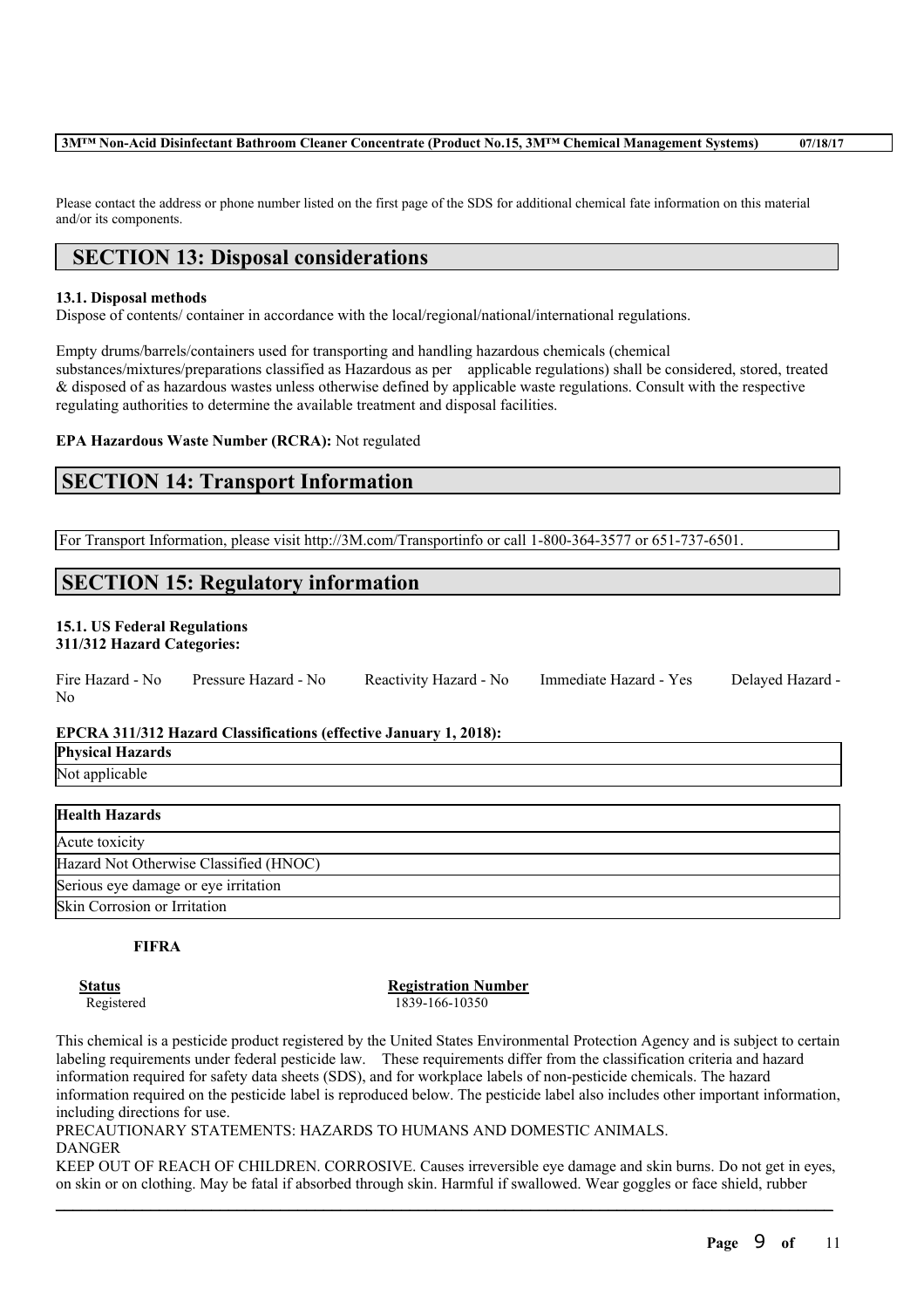gloves, and protective clothing. Remove contaminated clothing and wash before reuse. Wash thoroughly with soap and water after handling and before eating, drinking, chewing gum, using tobacco or using the toilet.

FIRST AID Have the product container or label with you when calling a poison control center or doctor, or going for treatment.

If in eyes: Hold eye open and rinse slowly and gently with water for 15-20 minutes. Remove contact lenses, if present, after the first 5.minutes, then continue rinsing eye. Call a poison control center or doctor for treatment advice.

If on skin or clothing: Take off contaminated clothing. Rinse skin immediately with plenty of water for 15-20 minutes. Call poison control center or doctor for treatment advice.

If swallowed: Call poison control center or doctor immediately for treatment advice. Have person sip a glass of water if able to swallow. Do not induce vomiting unless told to do so by the poison control center or doctor. Do not give anything by mouth to an unconscious person.

If inhaled: Remove person to fresh air. If person is not breathing, call 911 or an ambulance then give articial respiration, preferably by mouth-to-mouth, if possible. Call a poison control center or doctor for further treatment advice. NOTE TO PHYSICIAN: Probable mucosal damage may contraindicate the use of gastric lavage.

## STORAGE AND DISPOSAL

DO NOT CONTAMINATE WATER, FOOD, OR FEED BY STORAGE OR DISPOSAL.

PESTICIDE STORAGE - Store in a dry place no lower in temperature than 50°F or higher than 120°F.

CONTAINER HANDLING - Replace cap and discard in trash. Offer for recycling if available.

PESTICIDE DISPOSAL - Pesticide wastes are acutely hazardous. Improper disposal of excess pesticide, spray mixture, or rinsate is a violation of Federal Law. If these wastes cannot be disposed of by use according to label instructions, contact your State Pesticide or Environmental Control Agency, or the Hazardous Waste representative at the nearest EPA Regional Ofce for guidance.

# **15.2. State Regulations**

# **15.3. Chemical Inventories**

The components of this material are in compliance with the provisions of Australia National Industrial Chemical Notification and Assessment Scheme (NICNAS). Certain restrictions may apply. Contact the selling division for additional information.

The components of this product are in compliance with the new substance notification requirements of CEPA.

The components of this material are in compliance with the China "Measures on Environmental Management of New Chemical Substance". Certain restrictions may apply. Contact the selling division for additional information.

The components of this material are in compliance with the provisions of the Korean Toxic Chemical Control Law. Certain restrictions may apply. Contact the selling division for additional information.

The components of this material are in compliance with the provisions of Japan Chemical Substance Control Law. Certain restrictions may apply. Contact the selling division for additional information.

The components of this material are in compliance with the provisions of Philippines RA 6969 requirements. Certain restrictions may apply. Contact the selling division for additional information.

The components of this product are in compliance with the chemical notification requirements of TSCA.

# **15.4. International Regulations**

**This SDS has been prepared to meet the U.S. OSHA Hazard Communication Standard, 29 CFR 1910.1200.**

 $\mathcal{L}_\mathcal{L} = \mathcal{L}_\mathcal{L} = \mathcal{L}_\mathcal{L} = \mathcal{L}_\mathcal{L} = \mathcal{L}_\mathcal{L} = \mathcal{L}_\mathcal{L} = \mathcal{L}_\mathcal{L} = \mathcal{L}_\mathcal{L} = \mathcal{L}_\mathcal{L} = \mathcal{L}_\mathcal{L} = \mathcal{L}_\mathcal{L} = \mathcal{L}_\mathcal{L} = \mathcal{L}_\mathcal{L} = \mathcal{L}_\mathcal{L} = \mathcal{L}_\mathcal{L} = \mathcal{L}_\mathcal{L} = \mathcal{L}_\mathcal{L}$ 

# **SECTION 16: Other information**